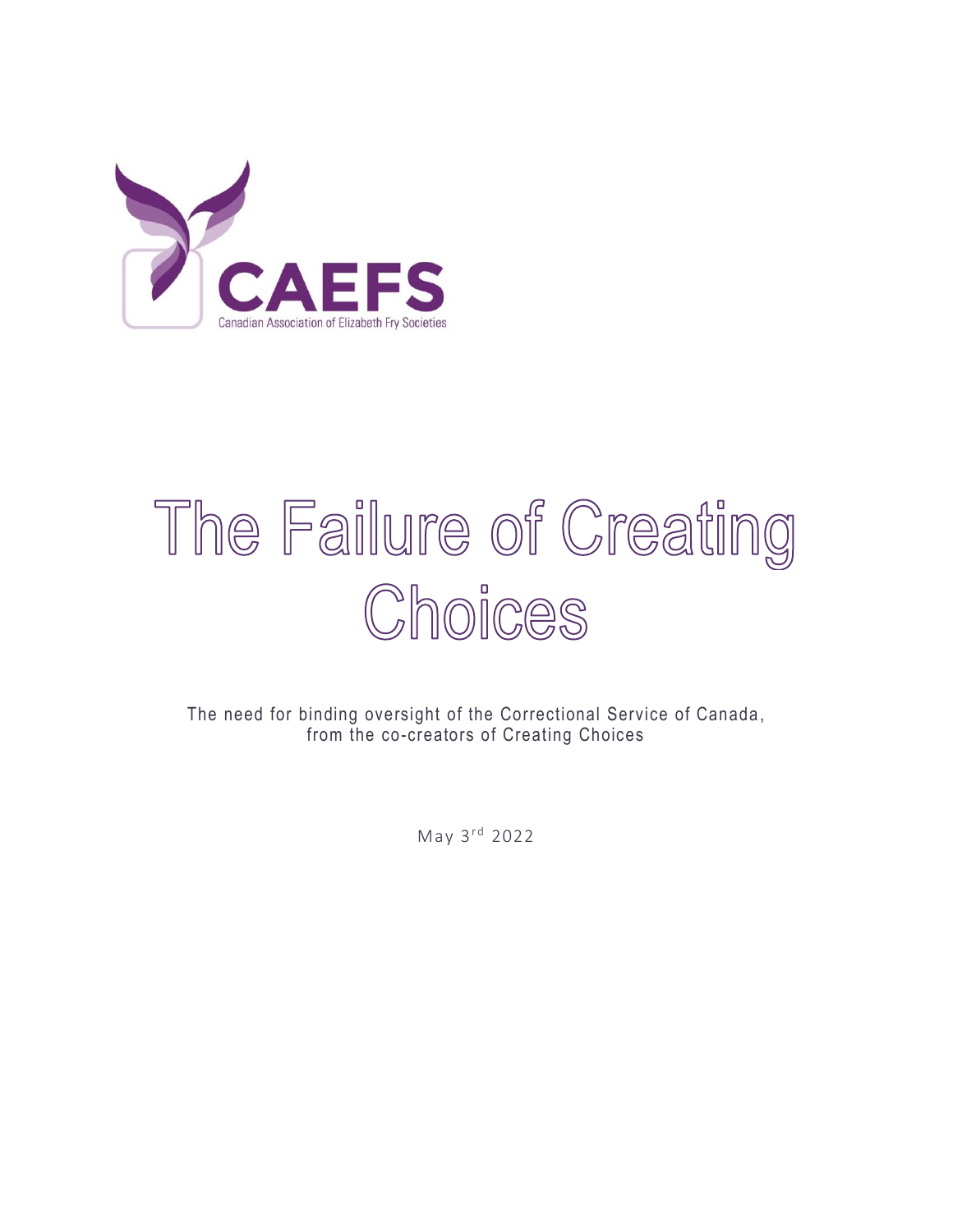### Table of Contents

| The Limited Role of External Oversight, and Need for Imminent Systemic Transformation13 |  |
|-----------------------------------------------------------------------------------------|--|
|                                                                                         |  |
|                                                                                         |  |
|                                                                                         |  |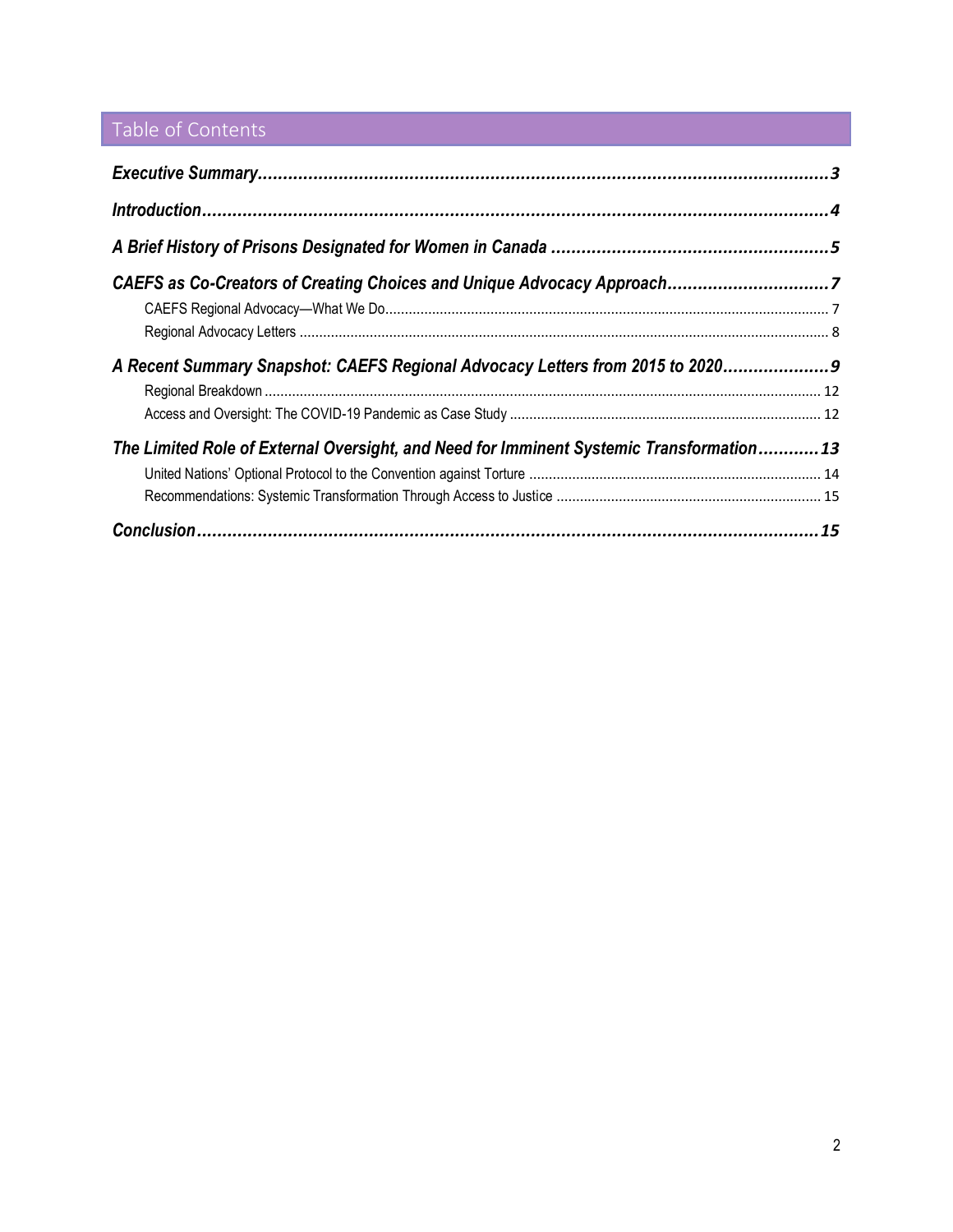## The Failure of Creating Choices

The need for binding oversight of the Correctional Service of Canada , from the co-creators of Creating Choices

#### <span id="page-2-0"></span>Executive Summary

This report was prompted by the Office of the Correctional Investigator's (OCI) 2020-2021 review of penitentiaries designated for women in Canada in its annual report, which recognizes and draws attention to the *Creating Choices*: *[The Report of the Task Force on Federally Sentenced Women \(Creating](https://www.csc-scc.gc.ca/women/092/002002-0001-en.pdf)  [Choices\)](https://www.csc-scc.gc.ca/women/092/002002-0001-en.pdf)*. 1

This report, *The Failure of Creating Choices,* contextualizes the historical and present significance of the Canadian Association of Elizabeth Fry Societies (CAEFS) in relation to the history of *Creating Choices*. It also highlights the body of existing evidence that both supports and expands upon the findings of the OCI's review, all of which illustrates that women and gender-diverse people continue to be failed and harmed in Canadian penitentiaries.

A review of the breadth of historical and current efforts undertaken by task forces, commissions, and oversight agencies such as the OCI and CAEFS that address the failings of prisons for women, highlights a systemic gap in our oversight: calls for change have not been acted upon. As such, this report calls for immediate action to be taken to create structures of binding authority that will ensure that the evidence and recommendations put forward by these oversight offices, commissions, and task forces lead to the transformative outcomes that the system so desperately needs:

- 1. The ratification of United Nations' Optional Protocol to the Convention against Torture (OPCAT).
- 2. Binding legislation that requires CSC to act on recommendations made by external oversight offices and commissions.
- 3. The creation a federal funding stream for legal clinics that serve people in federal prison. There are limited existing legal clinics who require increased funding, as well as a need for additional clinics to respond to the volume of incarcerated people who do not presently have access to justice.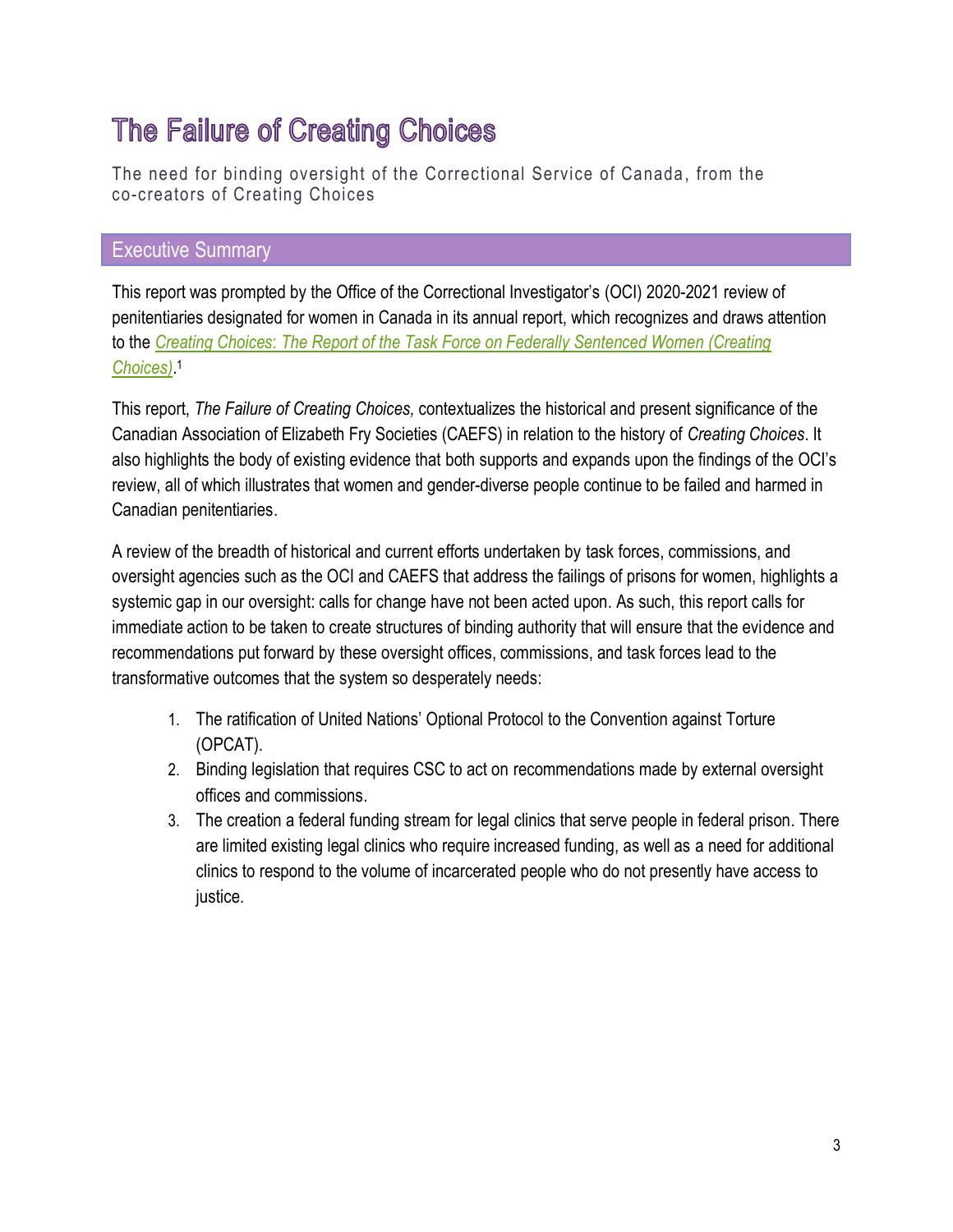#### <span id="page-3-0"></span>**Introduction**

April 2020 marked the 30-year anniversary of a seminal document for prisons designated for women in Canada, *[Creating Choices: The Report of the Task Force on Federally Sentenced Women \(Creating](https://www.csc-scc.gc.ca/women/092/002002-0001-en.pdf)  [Choices\)](https://www.csc-scc.gc.ca/women/092/002002-0001-en.pdf)*. <sup>2</sup> The report identified key issues that women in prison faced and recommended principles which, if implemented, offered a blueprint for incarceration that was meant to be community-centred, non-punitive, and responsive to the needs of criminalized people. This new model of incarceration was intended to resolve the violence, harms, and unlawful treatment that women and gender-diverse people had long been subjected to in prisons designated for women.

On February 10, 2022, marking the anniversary of this seminal report, the Office of the Correctional Investigator (OCI) released a review of "Women's Corrections" in Canada. The OCI report revisits *Creating Choices*, and focuses on nine overarching issues outlined in the original report, considering them in the context of today's federal prisons designated for women: (1) The Prison for Women is not adequate; (2) Prison for Women is over secure; (3) Programming is poor; (4) Women are isolated from their families; (5) The needs of Francophone women are not met; (6) The needs of Aboriginal women are not met; (7) Responsibility for federally sentenced women must be broadened; (8) Women need to be better integrated into the community; (9) Incarceration does not promote rehabilitation.

The OCI's report makes clear that not only have the original issues that *Creating Choices* sought to resolve not been addressed but, in myriad ways, the conditions experienced by federally incarcerated women and gender-diverse people have continually worsened.

[The 2020-2021 OCI](https://www.oci-bec.gc.ca/cnt/rpt/pdf/annrpt/annrpt20202021-eng.pdf) report<sup>3</sup> confirms what CAEFS—and anyone who has been incarcerated in a federal prison designated for women—has long known: the principles of *Creating Choices* (empowerment, meaningful and responsible choices, respect and dignity, a supportive environment, and shared responsibilities) were never fully implemented. 4

In Canada, being sentenced to a term in prison is the intended sanction—any further punishment is not contemplated under the law. However, what exists now is a [system in crisis](https://www.thestar.com/opinion/star-columnists/2018/01/04/treatment-of-women-in-canadian-prisons-a-human-rights-travesty.html)<sup>5</sup>; a system plagued by [structural racism so severe that a unified all-party call has been put forward to address and end it](https://www.theglobeandmail.com/canada/article-committee-mps-support-push-to-study-systemic-prison-racism/)<sup>6</sup>; a system characterized by custodial services that fall short and produce harm; a system that incarcerates many of Canada's most disadvantaged populations; a system whose practices [amount to torture](https://www.ctvnews.ca/canada/excessive-isolation-in-canada-s-prisons-amounts-to-torture-criminologists-report-1.5322432)<sup>7</sup>, as several OCI reports continue to demonstrate.

In addition to OCI reports, several landmark reviews, reports, and commissions throughout the history of prisons designated for women in Canada have been aimed at trying to solve the host of issues facing federally incarcerated women and gender-diverse people. Recently, these have included *The Final Report of the Truth and Reconciliation Commission of Canada: Honouring the Truth, Reconciling for the Future*<sup>8</sup> , as well as the *Final Report, the Standing Senate Committee on Human Rights' report, Human Rights of*  Federally Sentenced Persons.<sup>9</sup> A paltry number of the recommendations from any of these reports have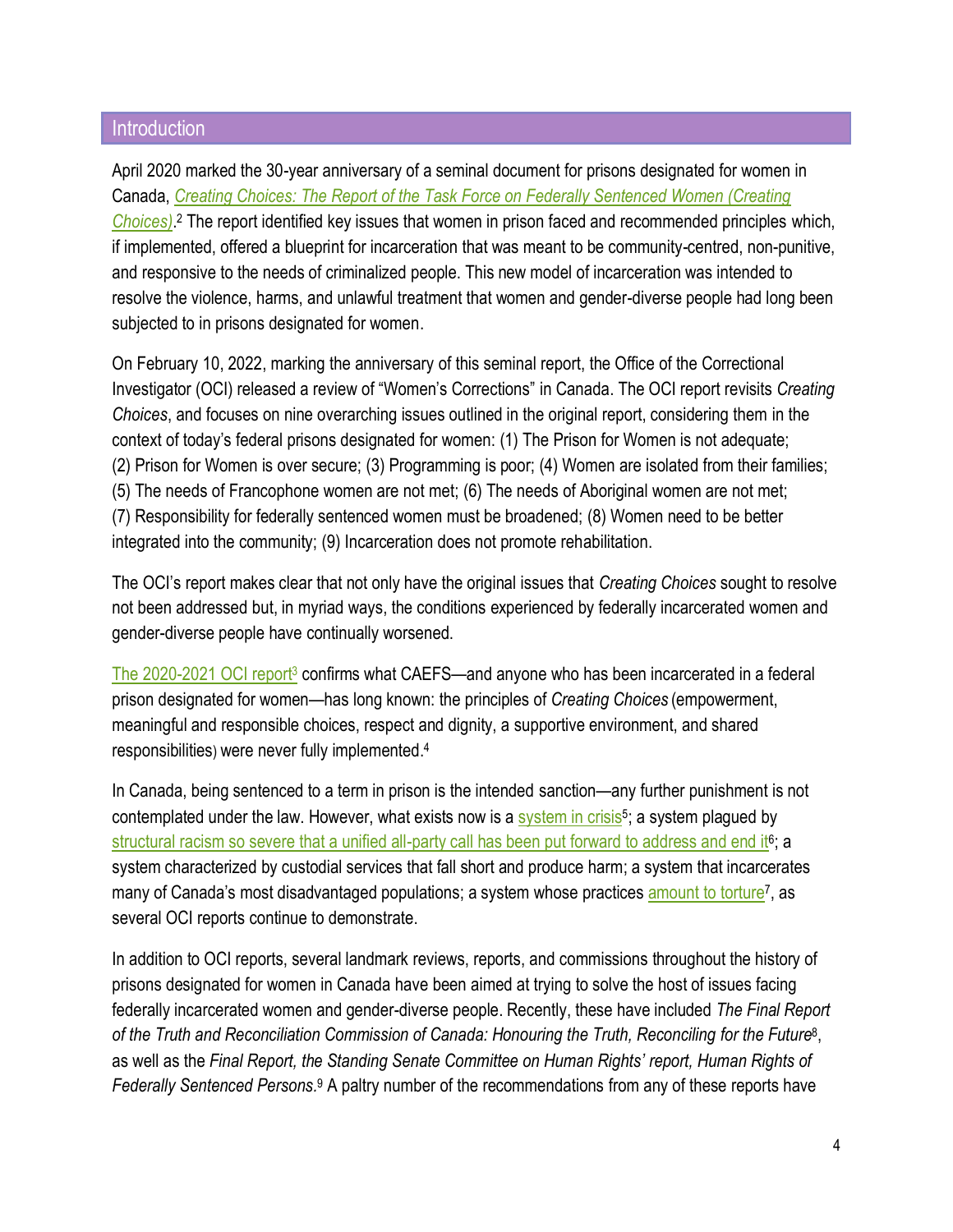been acted upon or meaningfully implemented. Additionally, bodies of evidence continue to demonstrate that every attempt to add therapeutic interventions—such as Cognitive and Dialectical Behavioural Therapy—in prison settings fail.<sup>10,11,12</sup> That these vast and comprehensive attempts at change by legislators, scholars, and advocates have had few positive results points us to an obvious conclusion, and one that has been documented by numerous experts for decades: prisons are inherently inhumane and cannot be reformed. 13,14 And that, until such a time when prisons can be abolished, there must be binding authority to ensure that they operate within the law.

We can no longer spend our energy looking for the means to make prisons more effective. Three decades ago, *Creating Choices* recognized the social causes of incarceration. Its principles, which will be explored further below, were intended to create community-centred responses that provided meaningful opportunity to resolve the economic and social determinants of criminalization and incarceration. This has not been realized for the thousands of women and gender-diverse people who have been federally incarcerated in the 32 years since *Creating Choices*. We have failed them.

We must take up a dual pronged approach of both the abolition of these harmful institutions while ensuring that the people who are currently incarcerated in them are not left without meaningful pathways towards effective advocacy and lawful treatment.

#### <span id="page-4-0"></span>A Brief History of Prisons Designated for Women in Canada

[According to the Correctional Service of Canada](https://www.csc-scc.gc.ca/text/pblct/brochurep4w/2-eng.shtml)<sup>1[5](https://www.csc-scc.gc.ca/text/pblct/brochurep4w/2-eng.shtml),</sup> the first time that a woman was federally incarcerated in Canada was in 1835. For almost a hundred years after, federally incarcerated women were held in a separate wing in prisons designated for men, until the Prison for Women (P4W) was opened in 1934.

From 1934 to 1995, the only federal prison for women in Canada was P4W, a maximum-security prison in Kingston, Ontario. P4W has often been described as "unfit for bears," let alone people, and the first call for P4Ws closure came in 1938—a mere four years after it opened.<sup>16</sup>

In 1990, "[a]fter years of administrative neglect, public apathy, vacillating policies and inadequate resources"<sup>17</sup> came the release of *Creating Choices: Report of the Task Force on Federally Sentenced Women*.

When writing on the Task Force, Justice Louise Arbour, who has played a critical role in working to uphold the rights of federally incarcerated women, stated the following:

[The Task Force] was unlike any previous government body on prison reform in Canada and elsewhere. The Steering Committee of the Task Force was co-chaired by the Executive Director of the Canadian Association of Elizabeth Fry Societies (CAEFS) and a Deputy Commissioner of the Correctional Service of Canada. The majority of the Task Force members were women, and many of the participants were Aboriginal women. The members came from a variety of backgrounds: some had served federal sentences; some were community advocates; and others were public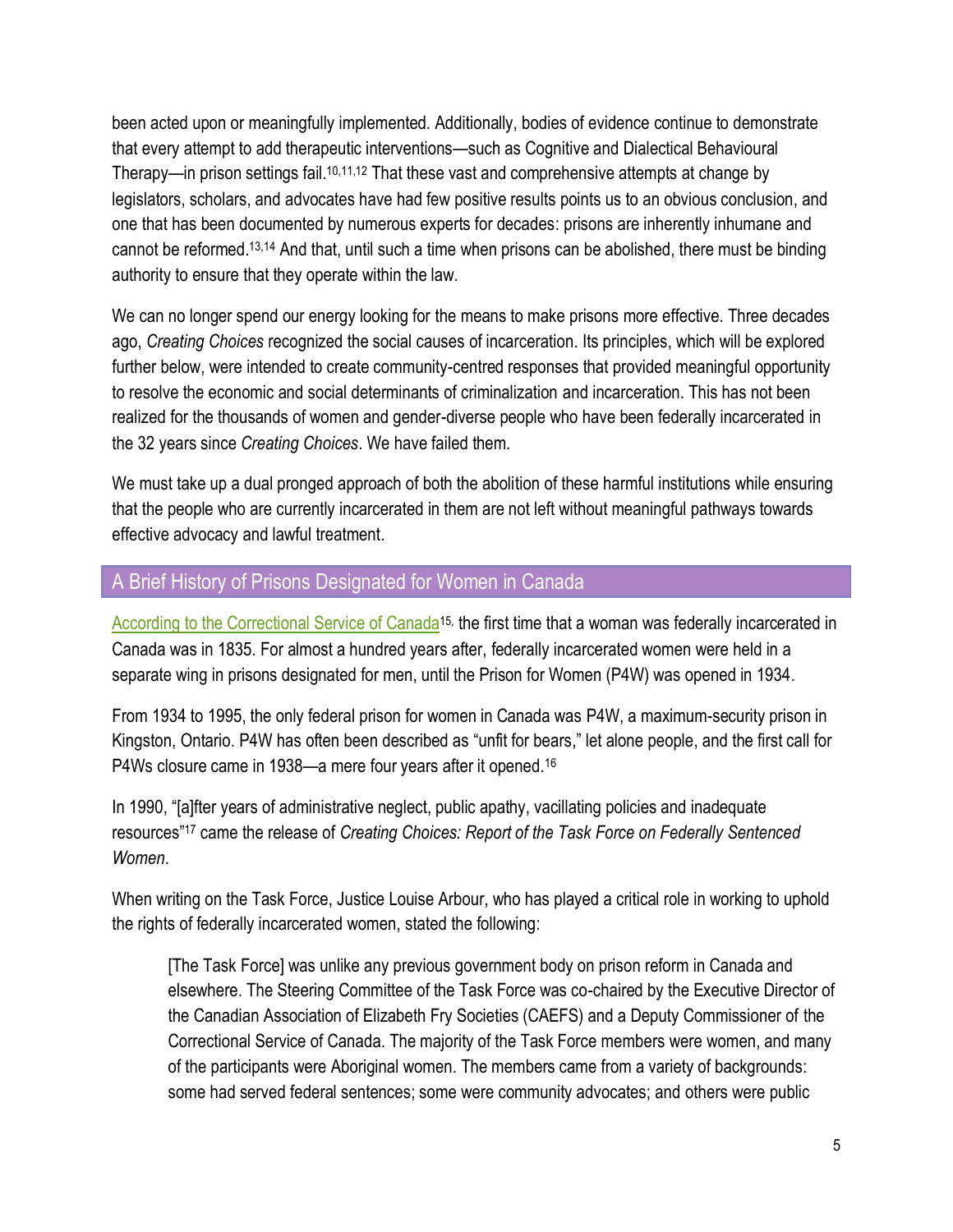servants and researchers. The Task Force reiterated the findings of previous governmental and non-governmental reports on the Prison for Women: that it was over-secure; erroneously based on a male model of corrections; that women prisoners were geographically dislocated and isolated from their families; that the programs did not meet the needs of prisoners serving a life sentence, or Francophone, or Aboriginal women; and that there were few community or institutional links.

The report concluded that the Prison for Women should be closed, and in its place, five smaller, regional prisons, including a Healing Lodge, should be built across the country. It also urged that a new, women-centred correctional philosophy should govern the operation of these prisons. The reforms recommended in *Creating Choices* were accepted by the federal government and so were the principles upon which the proposals for reform rested. These principles called for empowerment, meaningful and responsible choices, respect and dignity, a supportive environment, and shared responsibilities.<sup>18</sup>

It took until 1994 for the closure of Kingston's P4W to finally be announced.

In April 1994, what was described as "a brief but violent physical confrontation" <sup>19</sup> took place between six incarcerated people at the Prison for Women and a number of the Correctional Service of Canada (CSC) staff. The six incarcerated people were immediately placed in the Segregation Unit at the P4W and were then transferred to the Kingston Penitentiary (a prison designated for men) and held in their medical unit.

This incident, and CSC's brutal response, would become the basis of [The Commission of Inquiry into](https://publications.gc.ca/collections/collection_2017/bcp-pco/JS42-73-1996-eng.pdf)  Certain [Events at the Prison for Women in Kingston](https://publications.gc.ca/collections/collection_2017/bcp-pco/JS42-73-1996-eng.pdf)<sup>20</sup>, which noted that:

In broader terms, the response of the Correctional Service to the incidents which took place at the Prison for Women on April 22, 1994, and the many months that followed, is difficult to reconcile with the spirit of *Creating Choices* which was concurrently animating its entire strategy for dealing with women offenders. Nearly every step that was taken in response to this incident was at odds with the intent of the new initiatives.<sup>21</sup>

P4W closed for good in 2000. In the meantime, five new regional prisons and a healing lodge were being built or had already opened. This prison regionalization is, perhaps, the only aspect of *Creating Choices* that was ever fully implemented and, even then, not in the way the Task Force had intended.

Today—despite some variations due to the COVID-19 pandemic—the number of people in prisons designated for women in Canada is at all-time high and nearly [50% of them are](https://www.oci-bec.gc.ca/cnt/comm/press/press20211217-eng.aspx) Indigenous<sup>22</sup>. As the OCI's report explains, the challenges facing those incarcerated are the same, if not worse, than their counterparts 30 years ago.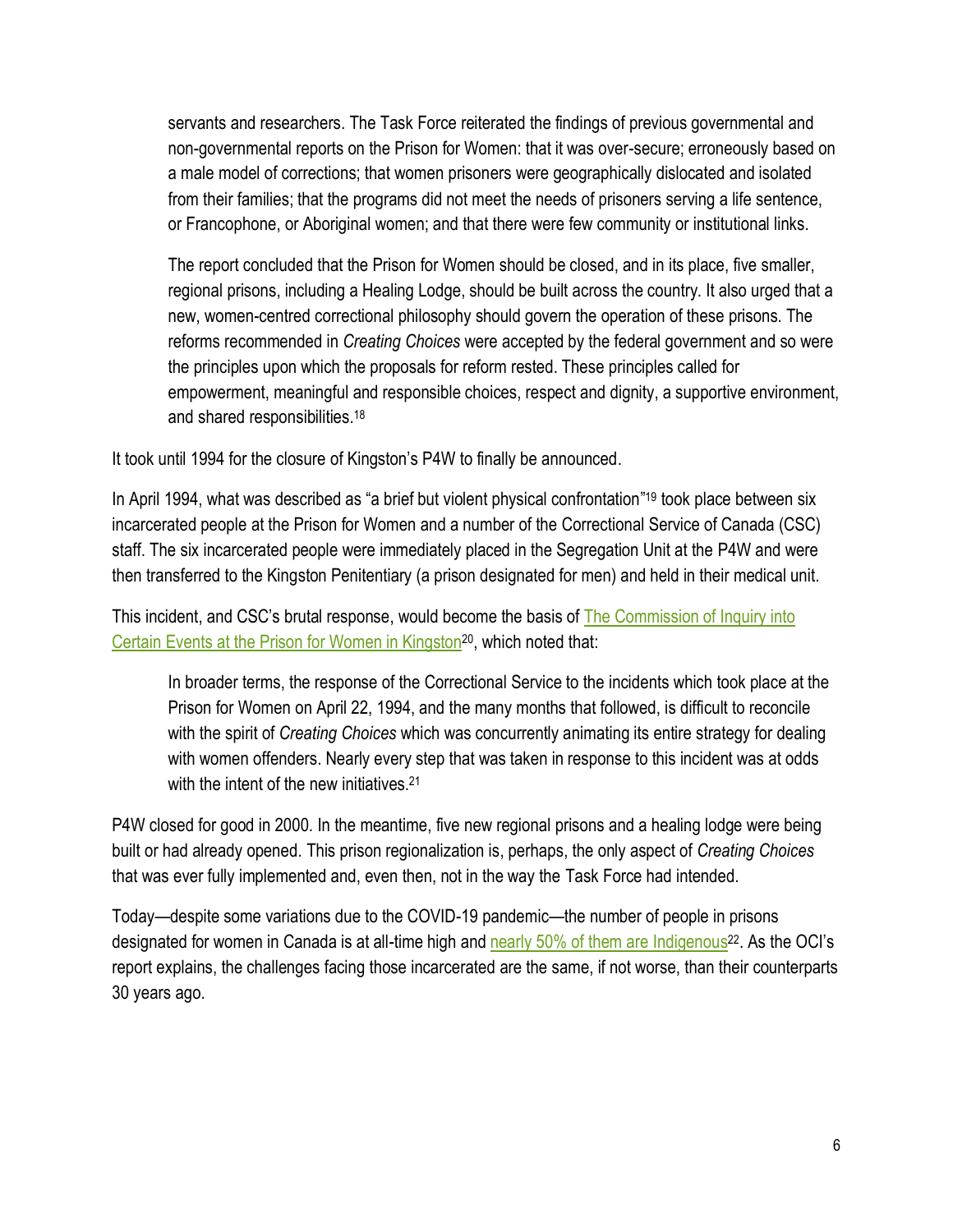#### <span id="page-6-0"></span>CAEFS as Co-Creators of Creating Choices and Unique Advocacy Approach

The Canadian Association of Elizabeth Fry Societies (CAEFS) was established in 1978. Since its inception, CAEFS has worked to advocate for and with federally incarcerated women and gender-diverse people, including at the Prison Designated for Women (P4W) in Kingston and so CAEFS is uniquely situated to understand and report on what is happening inside federal prisons designated for women across Canada.

The past president of CAEFS' board of directors co-chaired the *Creating Choices* Task Force and the Executive Director of CAEFS co-chaired the steering committee. Despite the encouraging recommendations of *Creating Choices*, its promises were quickly eroded. By June 1993, frustrated that the Task Force's hard work had been in vain, CAEFS passed a resolution with regard to its position on prison abolition. The resolution recognized that prisons have consistently failed and are unable to effectively assist in rehabilitation. Additionally, the resolution stated that the only function of prisons appears to be punitive and pointed to the high rate of recidivism as evidence that the goal of general deterrence does not work. Finally, it stated that CAEFS supported the abolition of prisons and the development of alternative and humane solutions. Around this time, CAEFS became actively involved in advocacy at the Prison for Women in Kingston—in order to ensure that while people continued to be imprisoned, that their rights were being upheld.

As prisons were regionalized, our advocacy approach shifted and CAEFS regional advocacy program was established in order to meet the growing demand for support and rights-based interventions for federally incarcerated people in prisons designated for women across the country. At the beginning, there was one advocate per region. However, over time, and in order to respond to the need for more support, the regional teams were developed. Now, more than 20 years later, CAEFS regional advocacy teams continue this critical work. Although numbers fluctuate, today, regional advocacy teams are comprised of over 30 people, including CAEFS staff, local Elizabeth Fry staff, and volunteers from the broader community.

Our work takes seriously what was recognized as the "central conundrum" by members of the Creating Choices task force: "Members believe that society must move towards the long-term goal of creating and using community-based, restorative justice options, and an alternative Aboriginal justice system. Yet, the Task Force also concluded that substantial and significant changes must be made immediately in the environment of federally sentenced women."<sup>23</sup> As such, CAEFS' advocacy is dual-purpose: improve, to the extent possible, the experiences of incarcerated women and gender-diverse people while working towards the abolition of prisons.

#### <span id="page-6-1"></span>**CAEFS REGIONAL ADVOCACY-WHAT WE DO**

While the Office of the Correctional Investigator serves the integral purpose of providing oversight of the entire federal prison system, CAEFS advocacy utilizes a feminist rights-based approach to provide advocacy that aligns with the original intent and philosophy of *Creating Choices*. Our approach focuses on federally incarcerated women and gender-diverse people and upholds the mandates of several federal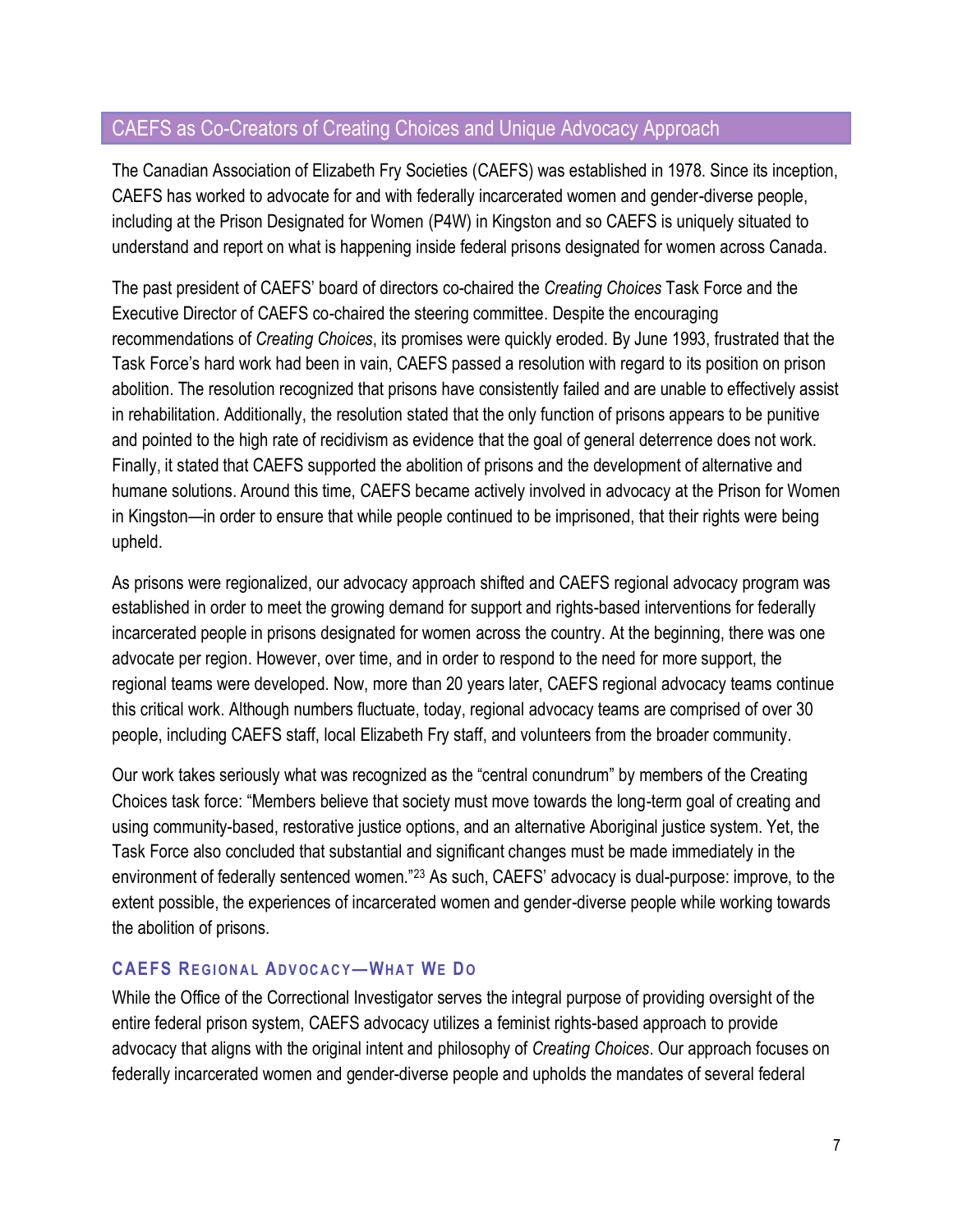ministries by recognizing that, in order to create substantive equality, unique attention and approaches are needed to respond to incarcerated equity-deserving groups.

CAEFS' regional advocates are organized into five regional advocacy teams: Atlantic, Quebec, Ontario, Prairies, and Pacific. The teams make regular advocacy visits to the federal prison designated for women and/or psychiatric centre in their region. Each team aims to visit the prison in their region once a month, on average. During the COVID-19 pandemic, we have been limited in our access to the prisons and have instead been reliant on individuals calling our toll-free advocacy lines.

When advocacy teams go into the prisons, they meet with individuals, heads of peer-led committees, and living-unit representatives. Through these meetings they work alongside incarcerated people to develop mutual understandings of issues related to conditions of confinement and other key concerns facing the prison populations. Advocacy teams are especially attuned to human rights violations and strive to foster legal and rights-based literacy among imprisoned populations. Our approach—rooted in intersectional feminist and anti-oppression analyses—is unique in the Canadian carceral context.

Regional advocates work closely with their incarcerated counterparts: peer advocates. The CAEFS peer advocate program trains and supports individuals in prison to fulfill many of the same functions as regional advocates. Part of this training is based on CAEFS' widely circulated *Human Rights in Action* handbook, a rights-based resource designed to give federally incarcerated women and gender-diverse people the tools and resources to defend and advocate for their rights while they are in prison. After advocates meet with individuals and identify issues, they meet with the warden and other prison administrators to address issues.

Ensuring that people in prison have a robust understanding of the law, rights, and redress systems promotes healthy dialogue and productive conflict resolution between frontline staff and incarcerated people. <sup>24</sup> CAEFS' approach has been explicitly recognized as essential. In 2008, the wardens across prisons designated for women were directed by Correctional Service of Canada (CSC) National Headquarters that CAEFS should be given "the broadest access possible"<sup>25</sup> to the prisons designated for women. This broad access allows us to conduct our work in a meaningful way that supports the mandates of The Ministries of Public Safety, Justice, and Women and Gender Equality and Youth.

#### <span id="page-7-0"></span>**REGIONAL ADVOCACY LETTERS**

The ongoing advocacy work is documented through CAEFS' regional advocacy letters. The letters are written by each team following their meeting. These letters are sent to the warden, the Office of the Correctional Investigator, the Canadian Human Rights Commission, the Citizen's Advisory Committee, and key Senators. These letters, and the concerns raised therein, not only inform CAEFS' direction and systemic actions, but provide real-time access to the scope of issues in prisons designated for women to key policy-makers and stakeholders.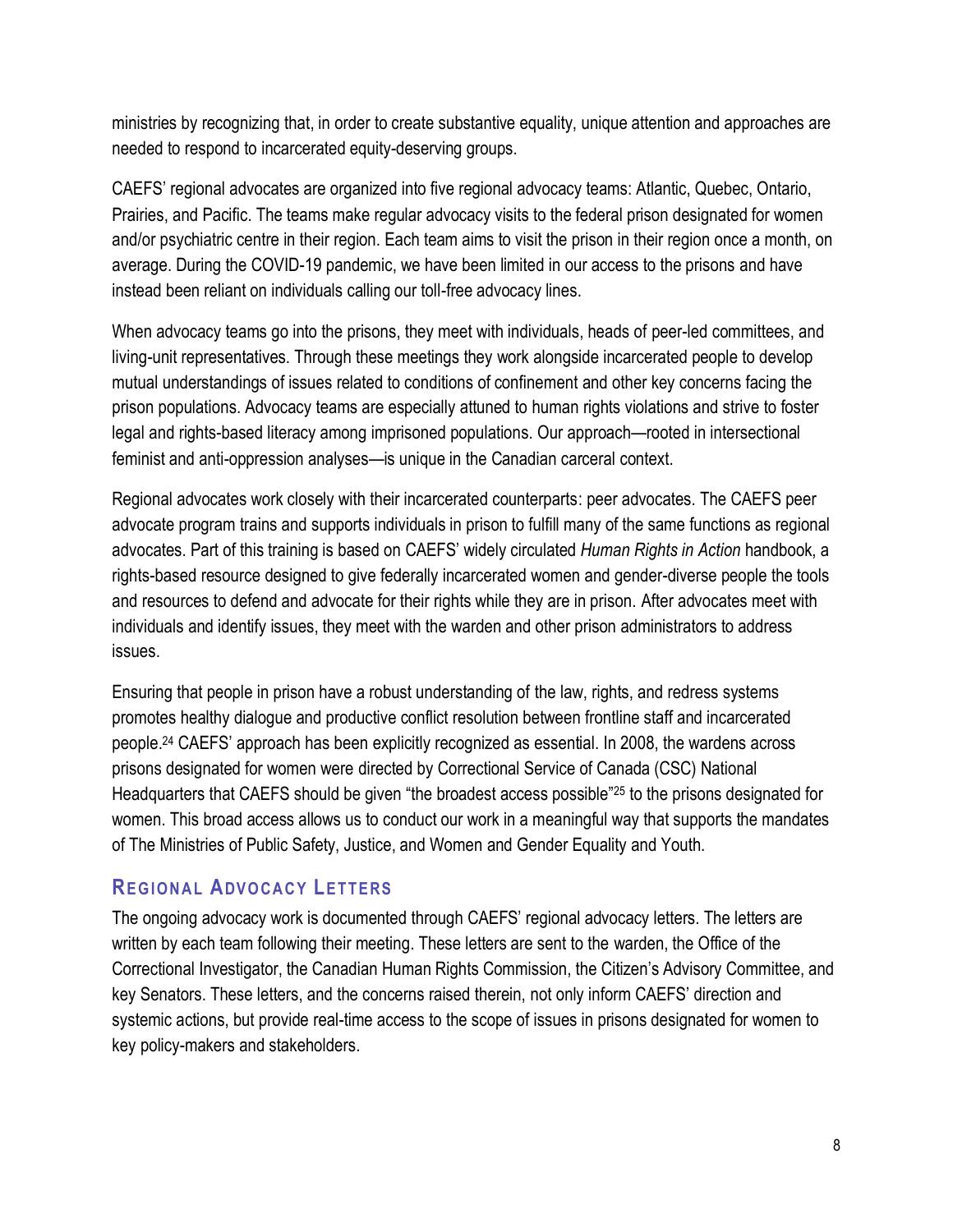#### <span id="page-8-0"></span>A Recent Summary Snapshot: CAEFS Regional Advocacy Letters from 2015 to 2020

Many of the issues documented by the Office of the Correctional Investigator in their review of *Creating Choices* have also been documented through CAEFS' regional advocacy program for years. Moreover, currently and formerly incarcerated people, advocates, family members of people inside, scholars, community organizations, the Senate, and others have long been working to bring many of the issues documented in the OCI's most recent report to light. That none of these issues are new does not undermine the necessity of the OCI's recent report, but rather it emphasizes that the mistreatment of women and gender-diverse people in prisons is persistent and systemically entrenched—and that this is well known to CSC and to the federal government.

Recently, CAEFS examined 136 regional advocacy letters written between 2015 and 2020. The letters highlight many of the issues highlighted in the OCI's recent report. These letters show that, among other concerns:

- CSC continues to have chronic problems with providing healthcare to incarcerated women and gender-diverse people. This area of concern was raised in more than one out of every two letters.
- Issues facing Indigenous people in federal prisons designated for women were raised in almost a third of all letters and in more than 40% of letters in Institutions in Western Canada.
- Over-classification of security risk is a recurring problem that exacerbates existing mental health crises in Canadian prisons.
- While COVID-19 was an unpredictable public health challenge, letters have repeatedly raised concerns about CSC's infectious disease protocol as far back as 2015.

Below, we have included more in-depth summaries of the issues raised pertaining to Healthcare, Secure Unit/Maximum Security Conditions, Mental Health, and Discrimination Against Indigenous Women and Gender-Diverse People. Comparing these letters to the issues reported on in the OCI's review, you will see many overlapping concerns.

#### **Healthcare**

Our analysis of the regional advocacy letters confirmed that there are chronic, ongoing issues in CSC's delivery of healthcare to incarcerated women and gender-diverse people. The letters detail a consistent pattern of significant wait times and lack of access to necessary care and procedures, which have harmful and sometimes deadly effects on incarcerated people.

Despite section 86(1) of the CCRA requiring that CSC "provide every inmate with (a) essential healthcare; and (b) reasonable access to non-essential healthcare," CAEFS advocates noted a recurring prioritization of security and administrative convenience over the health of prisoners.

Letters report:

• CSC staff withholding pain medication due to concerns about prisoners trading opioids;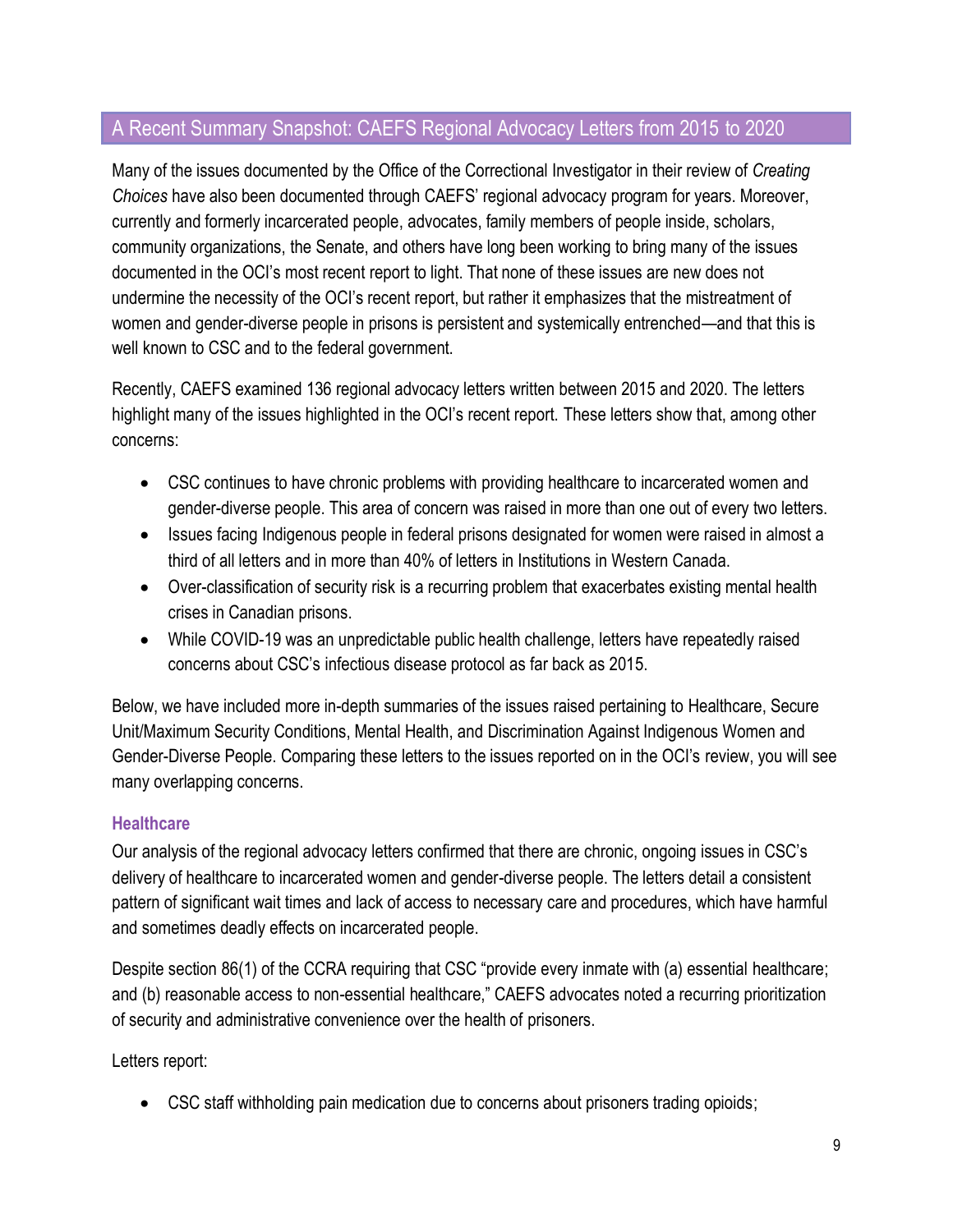- Years-long wait times for specialists, while prisoners wait with severe diagnoses;
- Standing policies of denying medication on suspicion that prisoners are not taking it as prescribed despite frequent complaints of unclear or absent medication directions;
- CSC negligence in responding to urgent and unprofessional medical staff conduct, including performing procedures without patient consent; and
- Lengthy dental care waitlists, while dental solutions are limited to pain management and tooth extraction.

Regional Advocates frequently reminded CSC of their statutory obligation. Advocates have repeatedly called on CSC officials to take the concerns of incarcerated people seriously. Fundamental changes to CSC policies and practices in the delivery of healthcare are needed—the lives of people in prison depend on it.

#### **Secure Unit/Maximum Security Conditions**

Regional Advocacy letters document recurring problems in Maximum and Secure Units in institutions across the country. Incarcerated women and gender-diverse people in Secure/Max report a chronic lack of access to:

- Programming and employment;
- Gym, library, and other areas accessible to the general population;
- Recreational opportunities, with some prisoners only given one hour of recreation time a day;
- Nutritional food;
- Medical care and mental health supports, despite the fact individuals in maximum security often require increased care; and
- Lawyers, legislation, and Correctional Directives.

Further, letters document overcrowding issues in the Secure Units in every single institution across the country. This is a direct result of over-classification of security risk and the "two-year rule," an illegal practice of keeping prisoners whose index offences are considered serious in the Secure Unit, regardless of their actual risk.

These issues create a cyclical dynamic whereby people in the Secure Unit experience depression, isolation, and marginalization. These issues result in reactive behaviours, which according to CSC's classification system, require them to remain in the Secure Unit.

In CAEFS' view, the conditions in Maximum (or Secure) Units across the country constitute a state of unlawful form of solitary confinement and Regional Advocates have repeatedly called upon CSC to decrease the population of their Secure Units through changes in classification, the discontinuing illegal practices like the "two-year rule," and methods of decarceration which already exist in legislation. Despite this, some prisons designated for women within this period have seen the number of people held in Secure Units increase. The two-year rule also remains an off-the-books practice at CSC.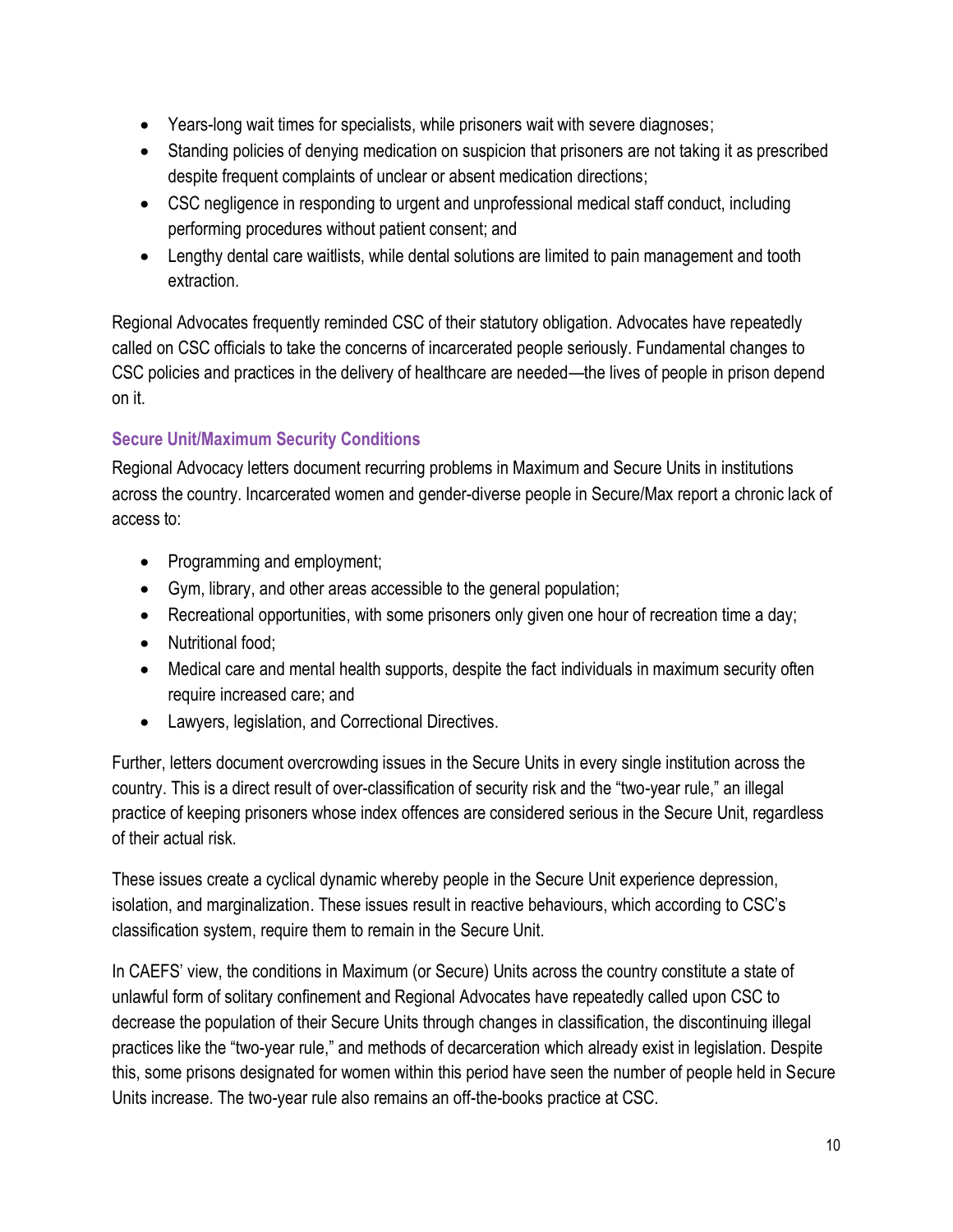#### **Mental Health**

Advocacy letters document frequent problems in CSC's legislated delivery of mental health supports. Reported problems include:

- Chronically delayed or non-existent access to mental healthcare;
- Irregular and inconsistent visits from psychologists and psychiatrists;
- Recurrent instances of self-injury and attempted suicide;
- Regular stoppages of ADHD medication on weekends;
- Traumatizing practices of strip searching, while failing to provide trauma counselling; and
- CSC staff ignoring reports that prisoners are suicidal.

Incarceration demonstrably increases the likelihood of negative mental health outcomes. The problems documented in CAEFS advocacy letters are not specific to any one prison and, in our view, reveal a mental health crisis in corrections. A crisis that is innate to the experience of incarceration and perpetuated by wholly inadequate mental healthcare. Regional Advocates regularly notified CSC of gaps in their mental health support system and of individuals who require urgent attention. However, as our advocacy letters document, CSC's failure to address the mental health crises in federal institutions designated for women is ongoing and urgent.

#### **Discrimination Against Indigenous Women and Gender-Diverse People**

Indigenous women are the fastest growing prison population in Canada. Recently, the Office of the Correctional Investigator found that almos[t 50% of the prison population in Canadian prisons designated for](https://www.oci-bec.gc.ca/cnt/comm/press/press20211217-eng.aspx)  [women are Indigenous.](https://www.oci-bec.gc.ca/cnt/comm/press/press20211217-eng.aspx) In some of the prisons designated for women, we observed even higher levels of overincarceration, particularly in the Prairies. Despite the problem of overincarceration being well documented, CSC's policies continue to overclassify, neglect, and discriminate against Indigenous women.

Advocacy letters over the last five years reveal:

- Frequent gaps in access to Indigenous culturally appropriate programming and Elders at all institutions;
- Over-representation of Indigenous women, non-binary and Two Sprit people in maximum security due to over-classification;
- Reports of up to 100% of segregation/Structured Intervention Units being occupied by Indigenous prisoners;
- Complaints of discrimination and excessive uses of force against Indigenous prisoners;
- Policies of denying spiritual escorted temporary absences to Indigenous prisoners; and
- Lack of mental health supports to Indigenous prisoners with acute and sometimes fatal mental health issues.

Regional advocates frequently called on CSC to operationalize the calls to action of the Truth and Reconciliation Commission of Canada and the National Inquiry into Missing and Murdered Indigenous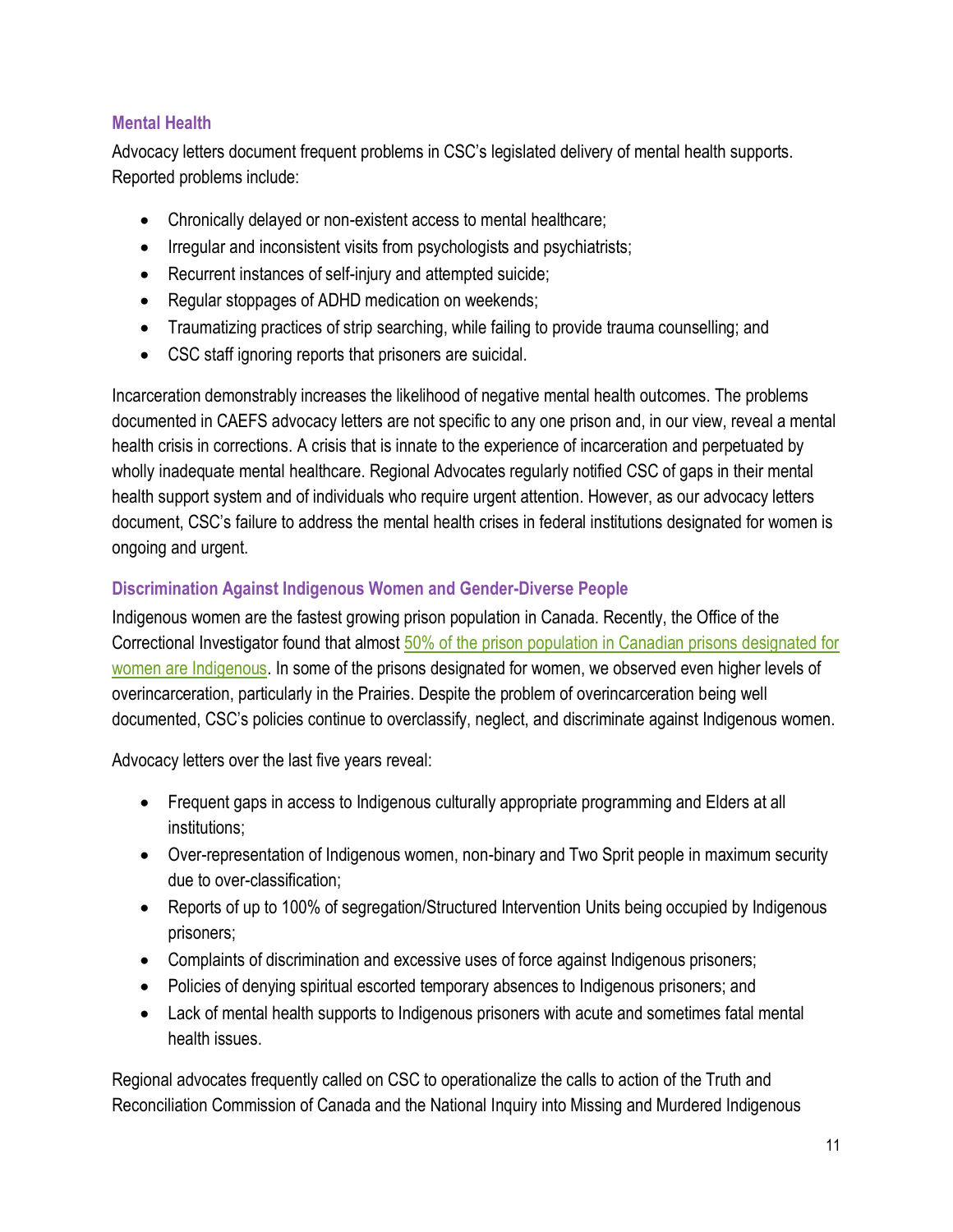Women and Girls. Further, they advocated for CSC to use its powers under s. 81 and 84 of the CCRA to create nation-to-nation agreements to release Indigenous prisoners into Indigenous communities.

#### <span id="page-11-0"></span>**REGIONAL BREAKDOWN**

We also analyzed our Regional Advocacy Letters within the context of the five regions of the country we serve—the Pacific, Prairies, Ontario, Quebec, and Atlantic regions. While trends were mostly consistent across the country, there were some significant regional anomalies:

#### **Acute Indigenous Overincarceration (especially in the West)**

Issues affecting Indigenous Prisoners were raised in 40% of letters in the Prairie region and 43% of letters in the Pacific region. Comparatively, it was raised in under a third of letters in Ontario and the Atlantic Region. Indigenous issues are a priority to all our local Elizabeth Fry Societies, however, evidently, these issues are most frequently occurring in the Western provinces where recent data reports that the overincarceration of Indigenous women and gender-diverse people is most severe.

#### **Women/Prisoner's Committees in the Atlantic**

Regional Advocates in the Atlantic region reported concerns regarding the Women's Committee in 35% of letters—more than double the frequency in any other region. This over-representation in the region likely stems from repeated difficulties that the women and gender-diverse people held in the Maximum Security Unit of Nova Institution have had in accessing the Women's Committee over the years. Issues with the functioning of these peer led committees, which are legislated to be an active part in institutional decisionmaking by including the voices of incarcerated people in key aspects of their lives, points to a systemic undermining of the prospect of due process in penitentiaries.

#### **Increased Staff Conduct Reports in Ontario**

In the Ontario region, Regional Advocates reported concerns about CSC Staff Conduct in 55% of letters compared to other regions where roughly 30-40% of letters touched on this area of concern. While the precise cause of this regional trend is unclear, the increased reports of assault, abuse, and discrimination from CSC staff in Ontario are certainly concerning. CAEFS releases ongoing in-depth analysis of top areas of concern identified in our advocacy letters.

#### <span id="page-11-1"></span>**ACCESS AND OVERSIGHT: THE COVID-19 PANDEMIC AS CASE STUDY**

Issues pertaining to the treatment of incarcerated people and CSC oversight have become even more acute during the COVID-19 pandemic. The network of CSC partners, community volunteers, and prisoner advocate organizations that have long been integral to the functioning of the prison system have been unable to enter prisons designated for women. The result is less oversight and more harm in prisons than ever before documented. CAEFS has repeatedly requested access to continue in-person access, yet, since March 2020, we have not been able to conduct regular advocacy visits. Instead, on the handful of occasions CAEFS has been permitted to enter the prisons designated for women since the pandemic,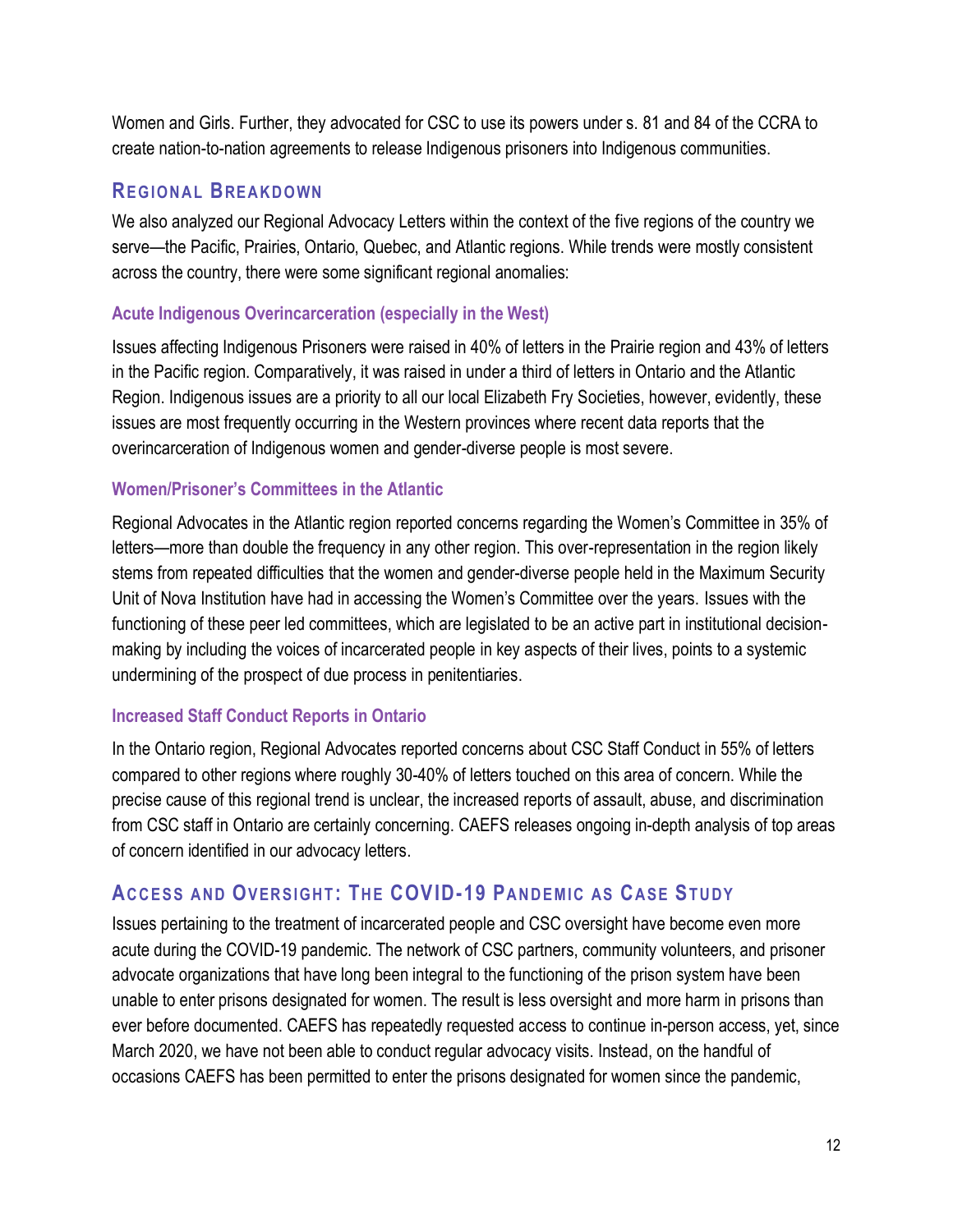advocates are often told that they must be accompanied by a CSC escort. The increased surveillance did undermine our ability to effectively do our work and support the public mandates our work fulfills.

While CAEFS quickly pivoted to utilizing our toll-free phone lines to connect with incarcerated people, we know that there are issues we are not hearing about and people whom we are not hearing from. Without access to the prisons designated for women to monitor conditions of confinement and meet face-to-face with the people incarcerated there, we know that people are falling through the cracks and that conditions are deteriorating.

Locking out access to agencies such as CAEFS has been justified by the Correctional Service of Canada (CSC) under the exceptionality of the pandemic, and for a long time, this "exceptionality" felt aligned with how the rest of Canada was responding to the pandemic. However, 2022 marks our entering the third year of the pandemic, and exceptionality must give way to interventions that are effective, evidence-based, aligned with Canada's community response, and within the correctional systems legal purpose and principles. CSC has not responded to the pandemic in sustainable manners. CSC has insisted on the ongoing suspension of vital evidence and rights-based components of prison: from visits with family, to access to rehabilitative programs, to access to gradual release (one of the most effective tools Canada has to lower recidivism).

Importantly, the rest of Canadian society has utilized effective public health strategies to facilitate the ongoing delivery of services. BC Corrections provides an excellent example of how, even within our country, some prisons systems have found ways to safely maintain service delivery amidst the pandemic. BC Corrections, whose healthcare system is, notably, regulated by provincial health bodies (unlike the CSC who provide their own healthcare system) have experienced far less infection rates whilst maintaining key community programs that support the people in their provincial prisons.

Unlike British Columbia's provincial correctional system, BC's federal prisons have been among the most impacted nationally by pandemic outbreaks, leading even Canada's federal union of prison guards to protest the lack of rapid testing kits utilized by the CSC. <sup>26</sup> The CSC's response to the pandemic provides a devastating, yet insightful, case study into the need for binding implementation of recommendations by oversight offices.

#### <span id="page-12-0"></span>The Limited Role of External Oversight, and Need for Imminent Systemic Transformation

First and foremost, CAEFS advocates against the incarceration and criminalization of women and genderdiverse people. However, while prisons exist, we advocate for the rights and fair treatment of people within them. We do this while recognizing the limitations of this approach: that any intervention attempted within the prison system will at some point become co-opted, eroded, and used to harm people.

While there are people in prison, we feel that it is incumbent upon us to work simultaneously towards both effective oversight and systemic transformation. As it stands, federal prisons wield incredible powers over people's lives and liberty in a variety of ways that are beyond the purview and intention of the law. Loss of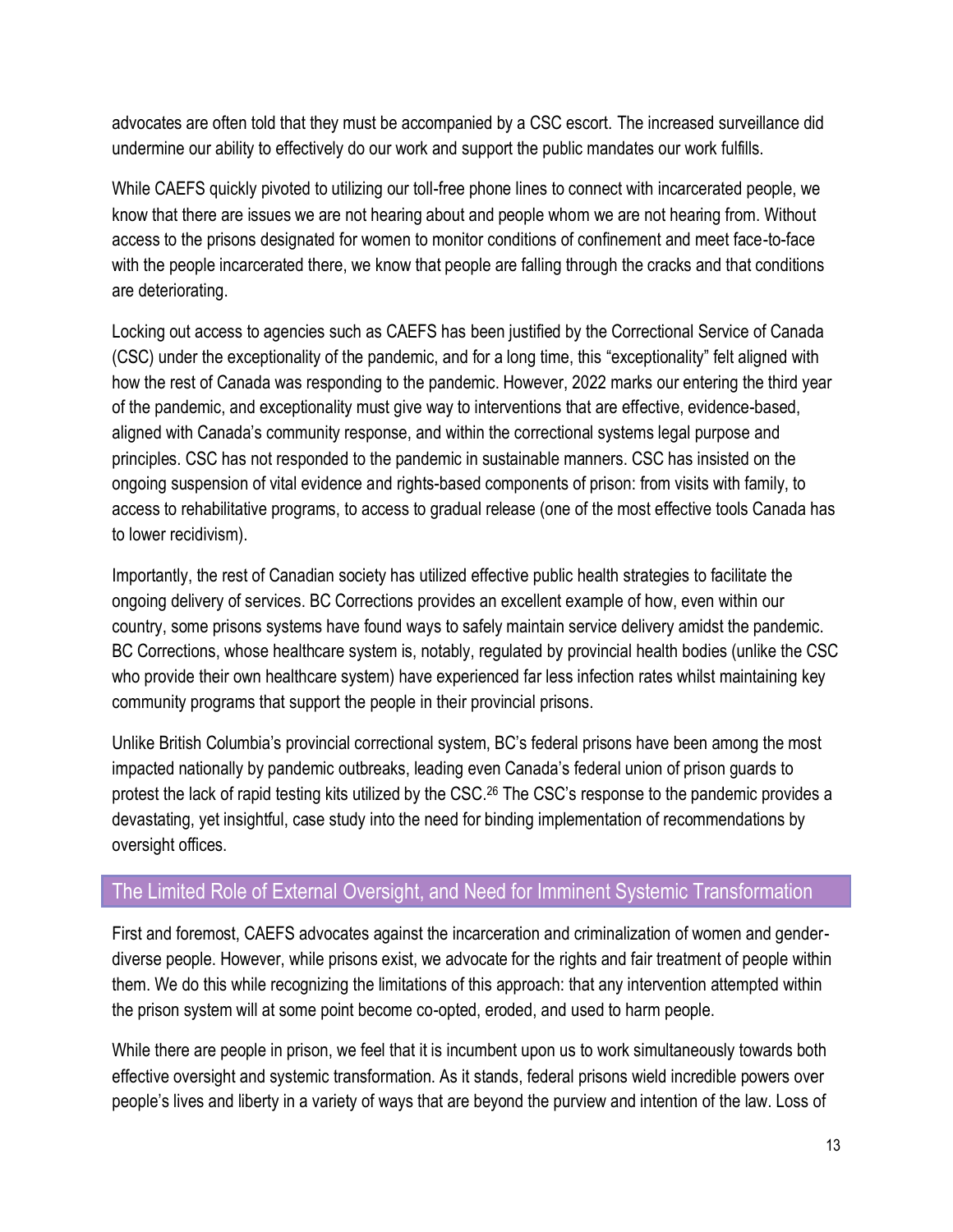liberty is the punishment for crime, yet current conditions of incarceration punish well beyond the loss of liberty: penitentiary conditions are creating irreversible damage to impacted individuals and communities. Federally incarcerated people have significantly reduced lifespans from the general population. Penitentiaries produce trauma, isolate individuals, break familial [relationships](https://www.cbc.ca/documentarychannel/features/prison-relationships-face-serious-challenges-but-can-be-a-source-of-support)<sup>27</sup>, produce and exacerbate [chronic illness](https://www.oci-bec.gc.ca/cnt/rpt/oth-aut/oth-aut20190228-eng.aspx) that has led to a lower lifespan for federally incarcerated people28, produce [ongoing colonial](https://www.macleans.ca/news/canada/canadas-prisons-are-the-new-residential-schools/)  [violence,](https://www.macleans.ca/news/canada/canadas-prisons-are-the-new-residential-schools/) and [kill people.](https://www.vice.com/en/article/nnk58m/young-women-keep-killing-themselves-in-canadas-jails)

Despite CAEFS' monthly dialogue with wardens and our monthly letters, issues continue to be repeated at both individual and systemic levels. Inherent to the persistence of the problems in prisons designated for women is that CSC is not bound to act upon the recommendations of external bodies, including the Office of the Correctional Investigator.

The Office of the Correctional Investigator, established in 1992, is mandated as an Ombudsman for federally incarcerated people. As the OCI describes, "The primary function of the Office is to investigate and bring resolution to individual offender complaints. The Office as well, has a responsibility to review and make recommendations on the Correctional Service's policies and procedures associated with the areas of individual complaints to ensure that systemic areas of concern are identified and appropriately addressed." <sup>29</sup> The OCI receives and responds to over 5,000 complaints from incarcerated people every year and makes regularly scheduled visits to each federal prison, meeting with committees, groups, and individuals. Importantly, the legislation provides that CSC the authority to make any relevant recommendations towards the resolution of complaints and systemic issues. Yet, despite being the only legislated oversight agency for federal incarceration, the OCI's recommendations have no binding authority on the CSC.

The well-documented chronic inaction on the part of CSC to address pressing issues leads to a clear solution: the need for binding oversight and a systemic transformation of Canada's responses to crime and criminalization.

#### <span id="page-13-0"></span>**UNITED NATIONS' OPTIONAL PROTOCOL TO THE CONVENTION AGAINST TORTURE**

In consideration of the above stated, we stand with the OCI in their call for the ratification of United Nations' Optional Protocol to the Convention against Torture (OPCAT). As the OCI describes, "Countries who ratify the OPCAT are required to adhere to human rights obligations under international law for those in places of detention, and replace the secrecy traditionally associated with places where liberties are curtailed with openness, transparency, and accountability."<sup>30</sup>

The ratification and implementation of OPCAT would, as the OCI explains, "add a layer to correctional oversight. In the case of federal corrections, a system of regular penitentiary inspections conducted at the national (NPM) level and internationally by the UN Subcommittee on the Prevention of Torture (SPT), with both bodies focused on prevention, would best complement the roles and responsibilities of [the OCI], which is largely complaint-driven."31 CAEFS agrees.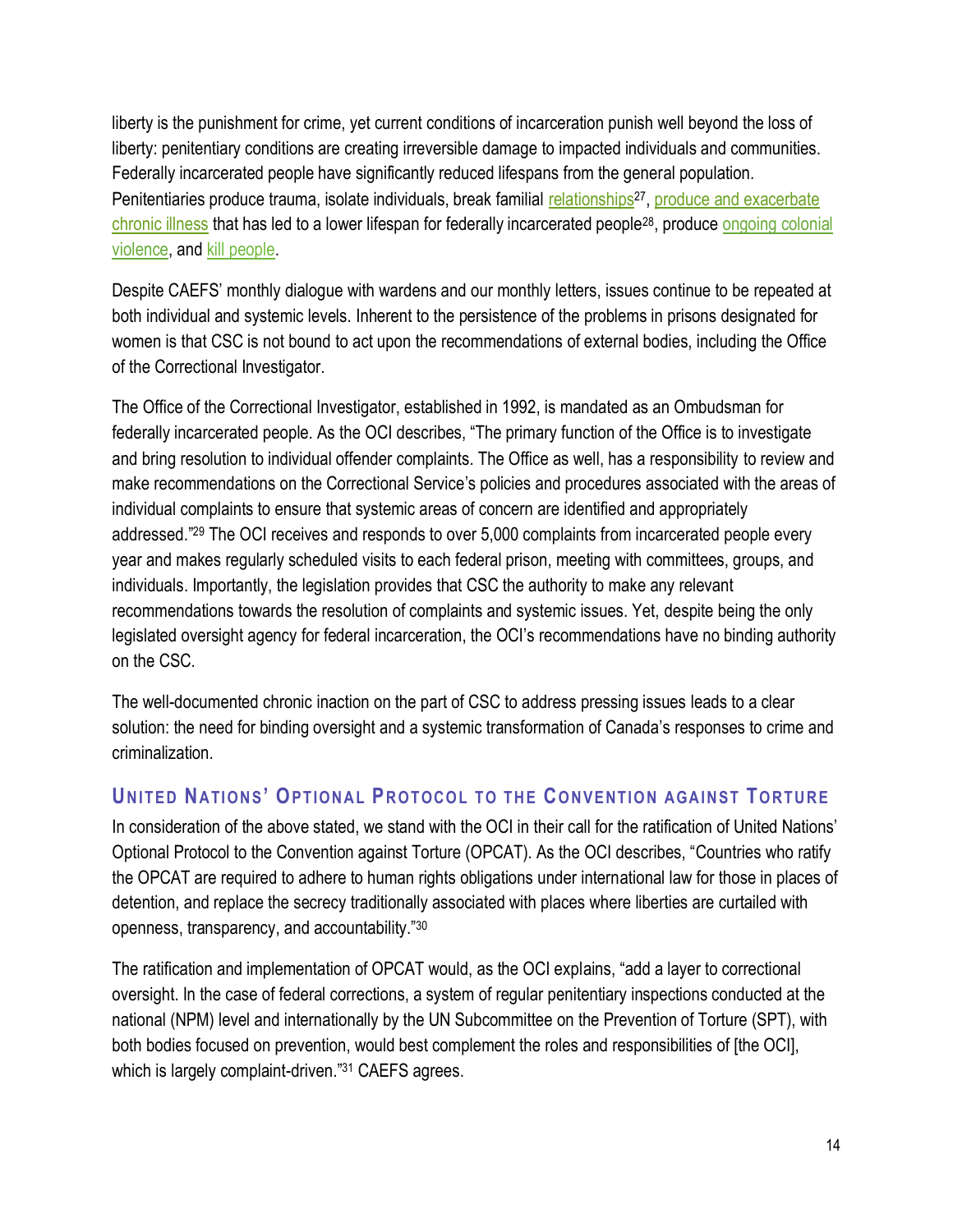#### <span id="page-14-0"></span>**RECOMMENDATIONS: SYSTEMIC TRANSFORMATION THROUGH ACCESS TO JUSTICE**

While prisons exist, CAEFS asserts that people who are incarcerated have largely been denied access to justice and continue to be denied so throughout their incarceration. To increase substantive equality and access to justice for the myriad marginalized communities who form the bulk of Canada's federal prison population, we recommend the following actions:

- 1. Ratification of United Nations' Optional Protocol to the Convention against Torture (OPCAT).
- 2. Binding legislation that requires CSC to act on recommendations made by external oversight offices and commissions.
- 3. Government funded legal clinics: we recommend the creation a federal funding stream for legal clinics that serve people in federal prison. This funding could go towards supporting existing legal clinics and help to seed new ones.

#### <span id="page-14-1"></span>**Conclusion**

What Louise Arbour wrote in the *Commission into the Inquiry of Certain events at the Prison for Women* in 1996, remains true today: when it comes to prisons designated for women, "The Rule of Law is absent, although rules are everywhere." The OCI's newest report makes clear that Correctional Service of Canada has demonstrated time and time again that they are unable to meet the needs of women and genderdiverse people.

The continuous identification of CSC's chronic problems within the prisons designated for women by both the OCI and CAEFS have not spurred substantial change, and the consequences for federally incarcerated women and gender-diverse people have been devastating. Even in 1990, in *Creating Choices*, the members notes that "Despite the consistency in the findings and recommendations of task forces and commissions in Canada concerned with federally sentenced women, the needs of women serving federal sentences are not adequately or appropriately met, and their experiences of imprisonment are not well understood."<sup>32</sup> This must be addressed. Everything and everyone within the purview of the CSC are seen solely through a lens of risk and threat. It, unsurprisingly, follows that the proclaimed Canadian priorities of care, effective public health, decolonization, equality, and fair treatment have historically been and remain unattainable in penitentiaries designated for women. As we work to divest from systems of punishment that harm individuals and fail to consider or remedy systemic inequities, CAEFS calls upon the government to put in place oversight mechanisms with the legislative power to ensure that CSC is responsive to the recommendations of the OCI and is operating within Canadian law as well as international standards such as OPCAT.

We believe that by enhancing the oversight powers of the OCI, ratifying OPCAT, and by fully utilizing evidence-based approaches, such as CAEFS relational advocacy model, we can create systems that are rooted in care, transformative change, and justice.